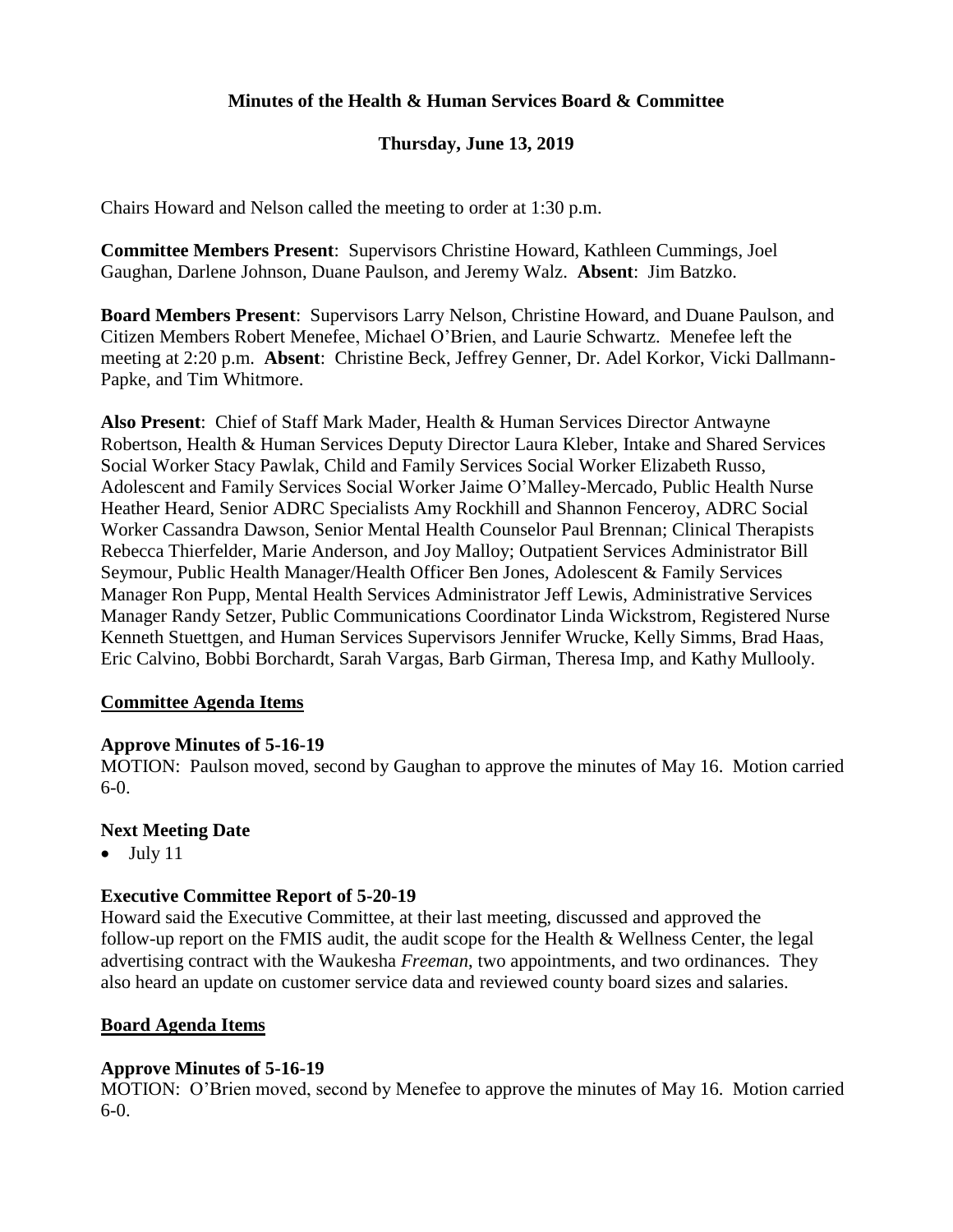## **Advisory Committee Reports**

O'Brien reported on the Substance Use Advisory Committee meeting where they heard a report on Community Medical Services in West Allis, a new outpatient treatment center for opioid addiction. Also, the Interagency Program for Intoxicated Drivers (IPID) Committee heard a report on the Ladders Recovery Community Facility, an adult facility in Oconomowoc treating substance issues.

Robertson, on behalf of absent board member Whitmore, gave a report on the Mental Health Advisory Committee meeting where they discussed a prevention initiative for the schools, a grant for peer specialists in the schools, the Ending the Silence Program, the Lighthouse project, etc.

### **Next Meeting Date**

July 18 (8:30 a.m. to 4:30 p.m. for 2020 budget review)

### **Discussion Item**

#### **Health and Human Services Workers Panel** *(Board and Committee)*

Pawlak reviewed the handout on Access and Juvenile Court Intake, Intake and Shared Services Division. She reviewed the 24/7/365 response to child abuse and neglect reports in 2018. There were 1,786 child protectives services reports and 460 juvenile court intake hearings. She also reviewed issues with foster care and a need for placement opportunities.

Russo presented the Child & Family Services Division, Child Protection Services. She stressed the importance for safety and stable families that are sustainable. Parenting skills are critical to facilitate safety.

O'Malley-Mercado presented interventions on crisis issues and truancy. They address juveniles including Lad Lake, West Bend, and other placements. She also covered family meetings, teen courts, and a variety of activity programs and networking activities.

MOTION: Menefee moved, second by Schwartz to adjourn the board meeting at 2:20 p.m. Motion carried 6-0. Menefee left the meeting.

Heard made references to the Public Health brochure that had been distributed. She presented a variety of programs to facilitate healthy pregnancies and births. She also covered a variety of training and educational programs including home visits, in part, to avoid later issues.

Rockhill covered the Aging & Disabilities Resource Center (ADRC) programs which help high risk seniors and those with disabilities. They facilitate living in the least restrictive environments. The ADRC had 35,000 contacts in 2018. They provide program options and counseling to many of those they serve. Their challenges include people who are in difficult times who often need help staying in their homes.

Fenceroy discussed working with the aging population, home visits, and assisting with independent living. She had 234 referrals so far this year and funding is a challenging issue.

Dawson covered her work in Adult Protective Services which provides investigations on abuse and neglect and to facilitate least restrictive placements. They also work on guardianships and facilitate